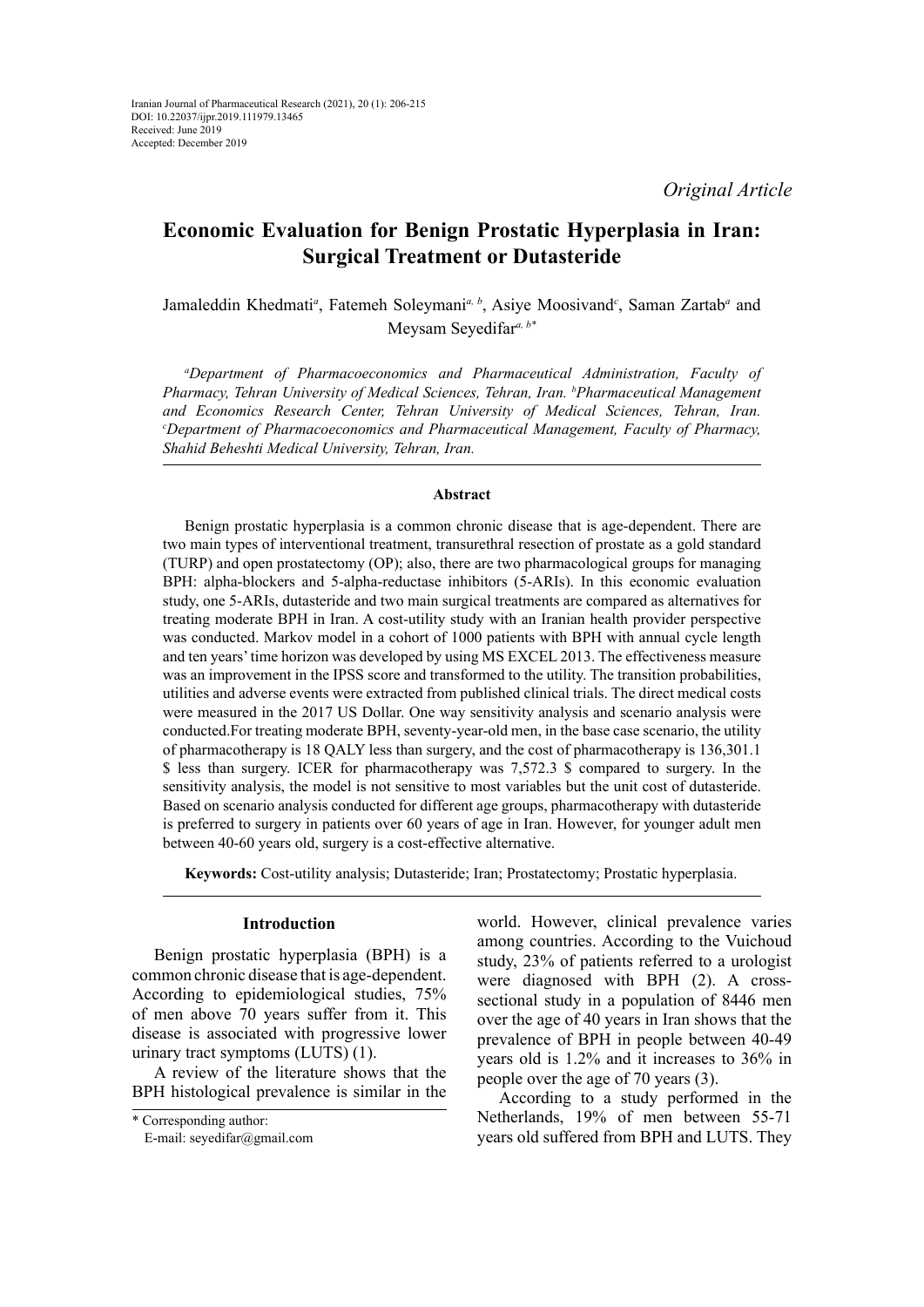considered BPH as prostate volume > 30 mL and LUTS as IPSS (International Prostate Symptom Score) > 7 (4). The IPSS is based on a validated questionnaire that consists of eight questions: seven questions related to urinary symptoms and one about the quality of life (5).

The usual symptom associated with BPH is acute urinary retention (AUR). AUR is a situation determined by a sudden inability to pass urine with intense suprapubic discomfort voluntarily. Clinical manifestations of BPH consist of LUTS, incomplete bladder emptying, acute and chronic urinary retention, urinary tract infection, chronic renal insufficiency, hematuria and urosepsis (1).

If the patient does not have polyuria and medical treatment is advisable, the physician may continue treatment based on the following modifiable factors: pharmacotherapy, monitoring of fluid intake especially in the evening and lifestyle changes (6).

There are two pharmacological groups for managing BPH/LUTS: alpha-blockers and 5-alpha-reductase inhibitors (5- ARIs). Dutasteride, which belongs to the 5-ARI group, is a new pharmaceutical product in Iran Market. It acts by inhibiting dihydrotestosterone production; so, it will decrease cell growth and size of the prostate (7). Dutasteride is available in the form of 0.5 mg capsules. It is the second drug in this category approved by the FDA on the market for BPH treatment (7, 8).

If there is sufficient evidence of blockage and interventional treatment is selected for the patient, TURP (transurethral resection of the prostate) is a gold standard for interventional treatment. A sustained decline in most symptoms and improvement in urodynamic parameters have been reported in longitudinal studies. Studies have shown that patients with bladder-neck obstruction benefit most from obstruction removal (9).

If conservative treatment fails in benign prostatism, open prostatectomy (OP) is the only valuable approach in treating a patient with a large prostate. Satisfying long-term results have been reported on IPSS, posturinary volume and maximum flow rate by this method. Long-term complications include bladder neck contracture, urethral stricture, and stenosis (6, 10).

The increasing usage of medicines during the two last decades has transformed the treatment of BPH. There is a drastic decrease in the use of TURP, inpatient hospitalization, and length of hospital stay, and there is a rise in the number of outpatients in the US (11).

As dutasteride has been introduced to Iranian physicians as a new therapeutic alternative, this study is an economic evaluation that compares dutasteride and two main surgical methods (TURP or OP) as alternatives for treating moderate BPH in Iran.

# **Experimental**

*Methods*

#### *Model Structure*

A cost-utility study with an Iranian health provider perspective was conducted. The model consists of a decision tree and Markov with annual cycles based on expert opinion. First, in the decision tree patients were divided into two branches of pharmacotherapy or surgery. Then, patients were entered into their specific Markov Model. Markov model was selected because BPH is a chronic disease with multiple clinical events over time. Based on the study of Takayama *et al.*, ten years' time horizon was selected (12). According to guidelines and experts' opinions, the population of the study was selected from patients with IPSS  $= 7-19$  (Moderate) who indicated for both pharmacotherapy and surgery (6, 13).

The highest incidence of moderate BPH has been reported in men over 70 years of age (3). Therefore, in our study, the baseline population was the patients over 70 years of age, and the sensitivity analysis was done for other age groups. Seven Percent was applied as the annual discount rate (14), and 3% for utility based on the current rate of global studies (15).

Markov model consists of seven states presented in Figure 1, including the first year of Dutasteride therapy, other years of Dutasteride therapy, the first year of surgery, additional years of surgery, the first year of prostate cancer, additional years of prostate cancer and death. The first year of Dutasteride therapy is the initial state. Ones who did not have adequate adherence to medication were transferred to the first year of surgery state.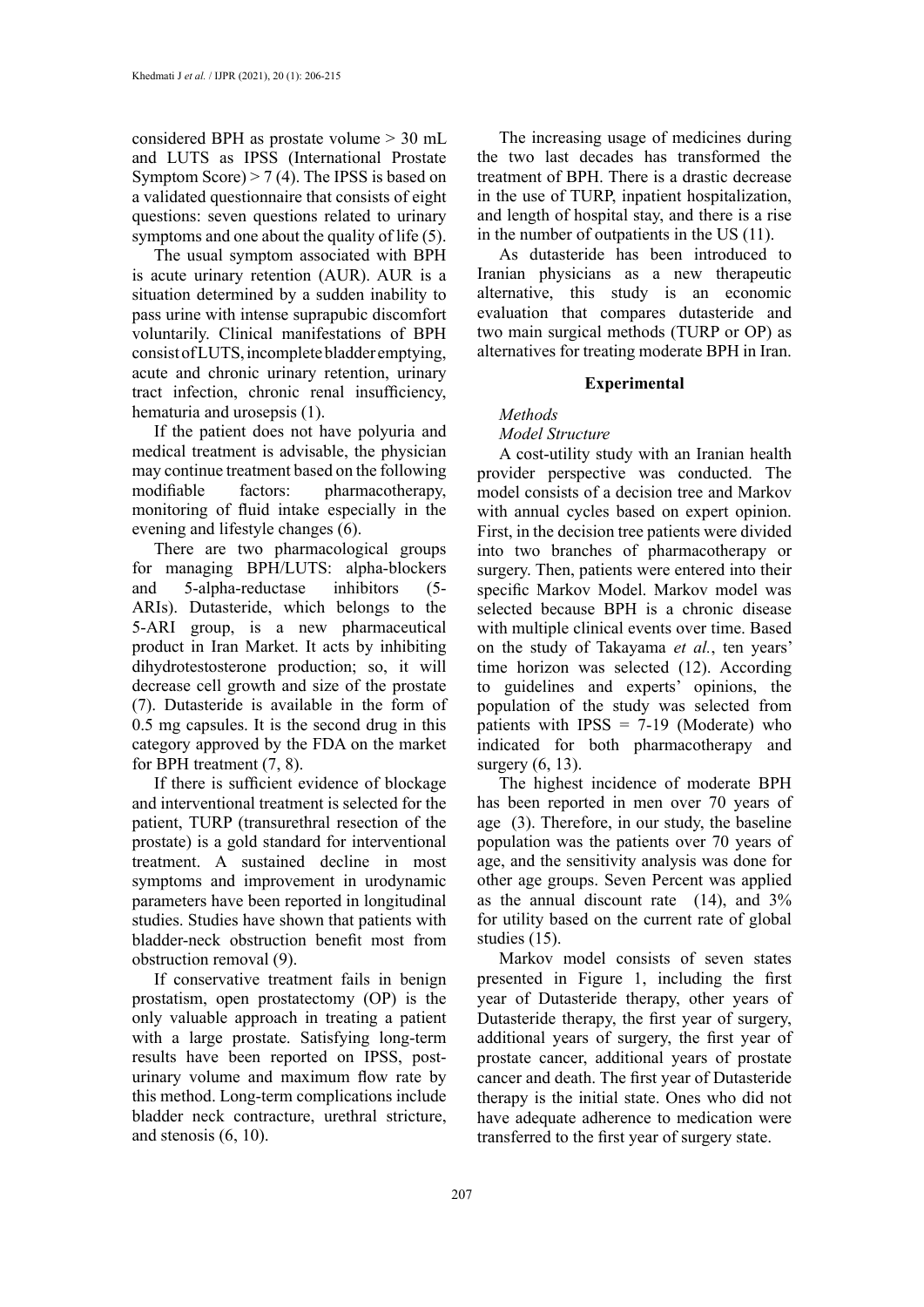Others were either transferred to the states of other years of Dutasteride therapy, the first year of cancer or death with certain probabilities.

In the second year, patients in other years of Dutasteride therapy state remained there or were transferred to the states of the first year of prostate cancer, the first year of surgery, or death. Patients in the state of the first year of prostate cancer entered to the states of other years of prostate cancer or death. Patients in the state of the first year of surgery were transferred to the states of additional years of surgery, the first year of prostate cancer, or death. Patients in the different years of surgery state remained in this state or were transferred to the states of the first year of cancer or death. Patients in the additional years of cancer remained in this state or were transferred to the state of death. In the surgery group, patients were assigned to two types of surgery including TURP and OP, based on their opinions.

It should be mentioned that, because probabilities, utilities and costs of the first year are different from other years, they were considered as two separated states in the model.

# *Model Inputs Outcomes*

According to a study by Roehrborn *et al.* in 2004, the effects of Dutasteride on IPSS were followed up to 48 months and the patients' IPSS indexes were 16.7, 12.3, 11.3, 10.6 at the end of the first to the fourth year, respectively (16). To extrapolate the efficacy of dutasteride for ten years, a linear regression was applied. The first year IPSS was out of range, so it was excluded for prediction.

Baladi *et al.* study results were used to convert IPSS score to utility (17). Besides, based on the mean age of the patients which were considered to be 70 years, the baseline utility of patients based on the EQ-5D guideline was 0.8 (18). The utilities of patients were obtained by multiplying age-related utility by utilities that were gained from IPSS. The utility reduction from the baseline due to the complications was also considered (19, 20). The mean utility of patients with prostate cancer was supposed to be 0.62 based on the study by Foroughi *et al.* (21). The baseline IPSS was considered 16.7 in both two branches of a decision tree.

The improvement of IPSS after surgery



**Figure 1.** Markov model structure.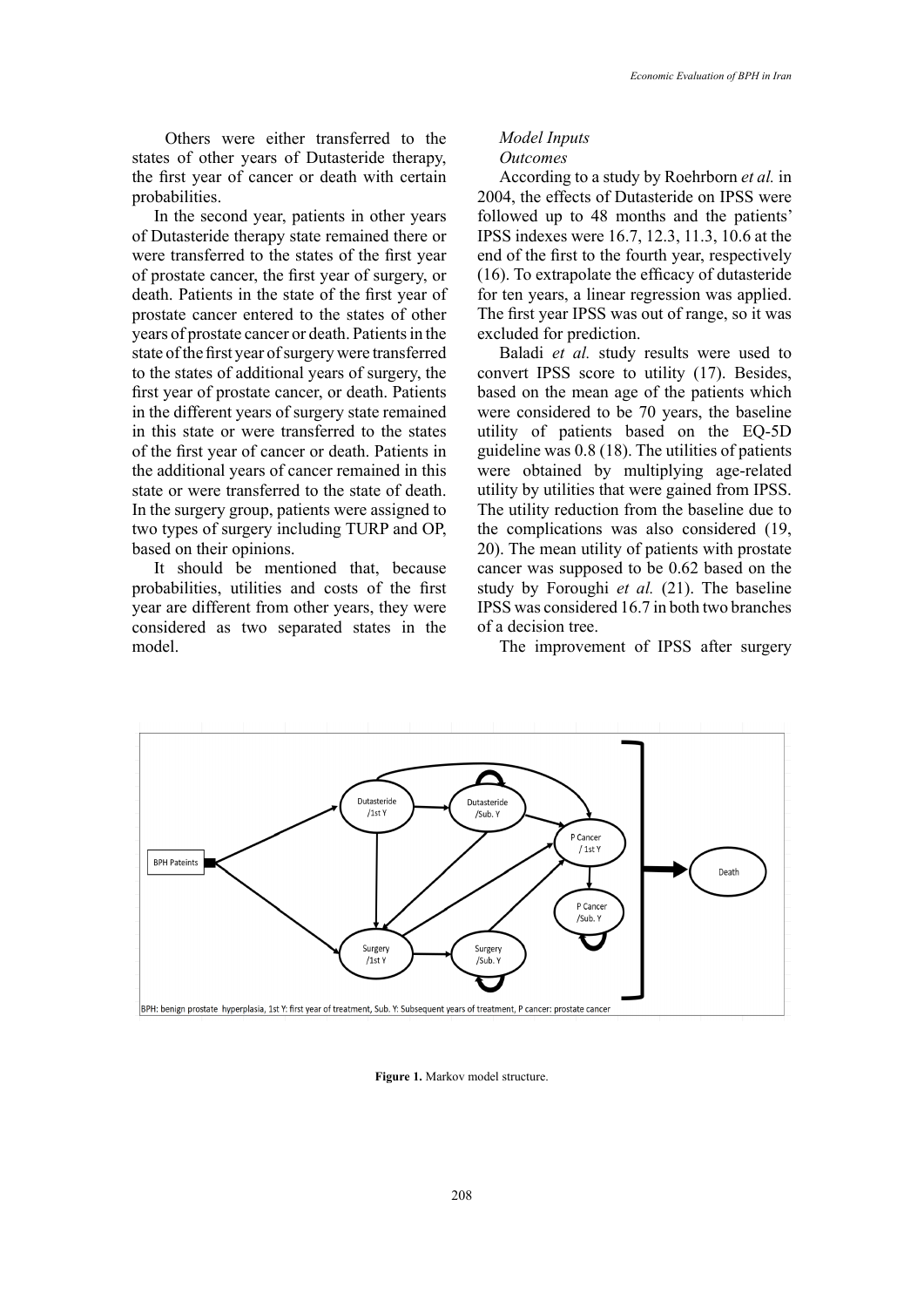were derived out of Mishriki *et al.* and Hoekstra *et al.* IPSS improvement by TURP was reported from  $18.2 \pm 7.2$  to  $8.47 \pm 8.2$ in 12 years by Mishriki *et al.* and from 13.5 to 6 in 10 years by Hoekstra *et al.* (22, 23). The mean of these two reductions was used for effectiveness, which is equivalent to 8.5 IPSS units. Based on Simforoosh *et al.* the effectiveness of both surgical methods was

| <b>Table 1.</b> Utilities based on IPSS score. |  |  |  |
|------------------------------------------------|--|--|--|

| <b>IPSS Score</b>       | <b>Utility</b> |
|-------------------------|----------------|
| 1                       | 1              |
| $\overline{c}$          | 0.995          |
| 3                       | 0.99           |
| $\overline{\mathbf{r}}$ | 0.985          |
| 5                       | 0.98           |
| 6                       | 0.975          |
| 7                       | 0.97           |
| 8                       | 0.944          |
| 9                       | 0.936          |
| 10                      | 0.928          |
| 11                      | 0.92           |
| 12                      | 0.912          |
| 13                      | 0.904          |
| 14                      | 0.896          |
| 15                      | 0.888          |
| 16                      | 0.88           |
| 17                      | 0.872          |
| 18                      | 0.864          |
| 19                      | 0.856          |
| 20                      | 0.848          |
| 21                      | 0.84           |
| 22                      | 0.832          |
| 23                      | 0.824          |
| 24                      | 0.816          |
| 25                      | 0.808          |
| 26                      | 0.8            |
| 27                      | 0.792          |
| 28                      | 0.784          |
| 29                      | 0.776          |
| 30                      | 0.768          |
| 31                      | 0.76           |
| 32                      | 0.752          |
| 33                      | 0.744          |
| 34                      | 0.736          |
| 35                      | 0.728          |

considered the same (24). Therefor in surgery arm, IPSS decreases from 16.7 to 8.2 after surgery, and the utility of IPSS 8 is determined from Table 1. According to DiSantostefano *et al.* and Armstrong *et al.* studies, the baseline utility was reduced from the likelihood of complications with their incidence rate (19, 25).

# *Costs*

The model accounted for all direct medical costs. For estimation of direct medical cost of the surgery, the below procedure was followed:

Based on experts' opinion, TURP and OP, 80% and 20% respectively, were performed on patients in Iran, and other methods were restricted to some centers and were rarely used, which could be ignored compared to the above two methods. The number of admission days, para-clinical tests and interventions at the time of admission were determined by consulting the experts and reviewing the patients' records. The cost of medicines and medical equipment utilized inward and operation room were also taken from hospital records. Tariffs for the hospital stay, diagnostic and therapeutic services were calculated according to the decisions of the Cabinet of Ministers in the public and private sectors. Calculations for various procedures were based on the "Relative Value Unit of Health Care Services in I.R. Iran" book (26).

The price of each Dutasteride capsule based on the manufacturer's price list is 0.4 USD and it should be taken once daily. Considering the similarity of patient visits, laboratory and diagnostic costs in pharmacotherapy and surgery, and simplifying the model, these costs were not included in calculations. The routine treatment protocol was used to manage the moderate infection and 0.71 USD cost was considered for it.

We used Foroughi *et al.*, study to calculate the cost of treatment and control of prostate cancer. Accordingly, the mean cost of treatment for each patient with prostate cancer in Iran is 6141 USD. Also, the prices of therapy during the years after the first year were calculated based on the pharmaceutical costs without considering the costs of surgery and radiotherapy which were 2303 USD per patient per year (21). The dollar exchange rate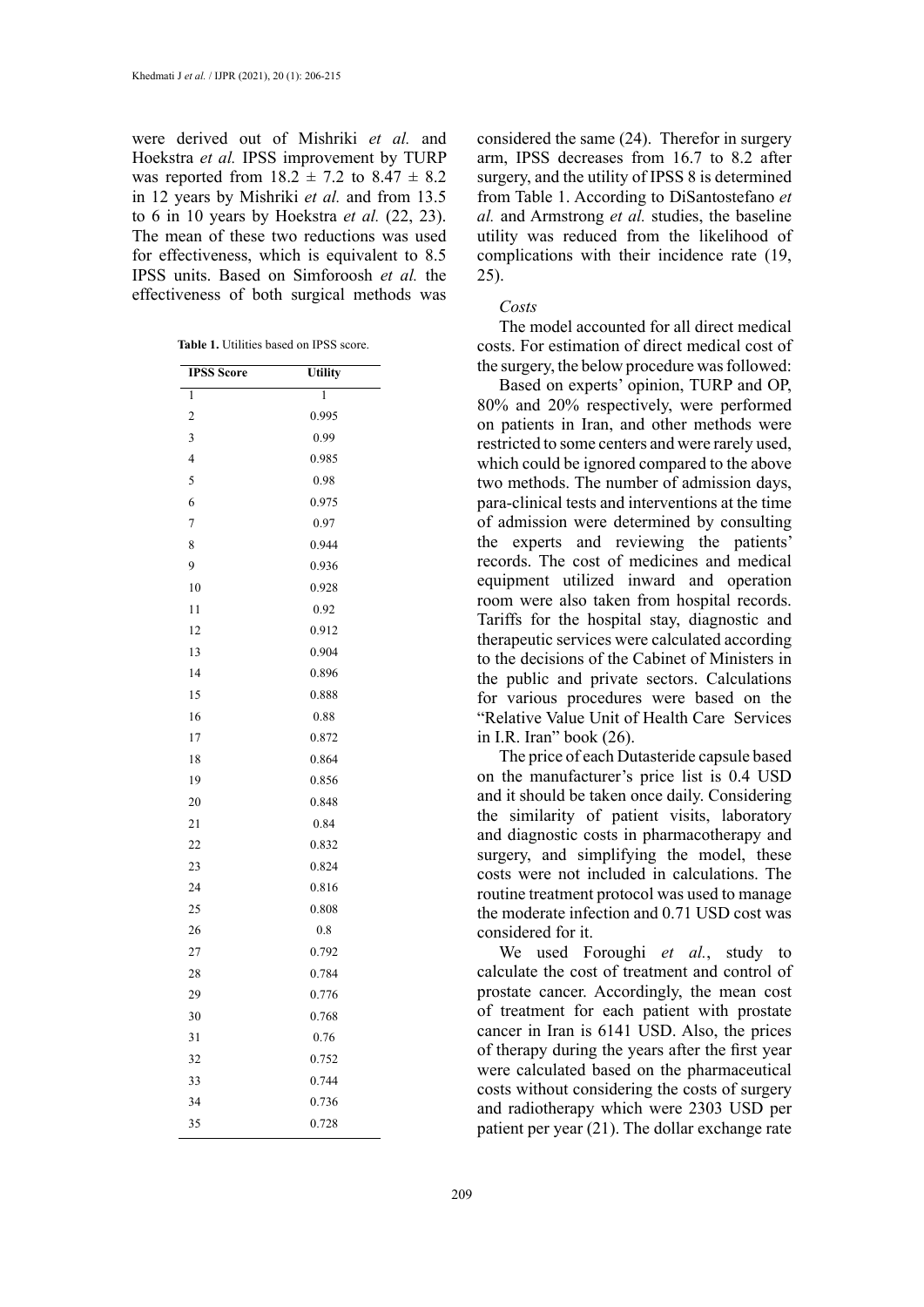was calculated according to the 2017 rate. According to Zakeri *et al.* study, the proportion of public-private- expenditures based on the ratio of hospital beds in each department was considered 16% to 84% (27).

# *Probabilities*

Transition probabilities from one state to another were based on the prevalence rate of the disease in Iran. Probability =  $(1 - e^{-rt})$ was used to convert the rate to probability. Where "r" is the instantaneous rate, provided that it is constant for interest time "t". The probability of death was determined based on the Population Census data from the Statistical Center of Iran and the data published by the Civil Registration Organization for the number of death of different age groups in the year 2011 (28-30). As BPH is not a fatal situation, the likelihood of death in these patients is assumed equal to the probability of death in each age group.

For patients undergoing surgery (OP and TURP), in the first year, the risk of death due to anesthesia and surgery risks (0.002 and 0.001, respectively) was added to the base death probability (22, 24). This amount was not added in the subsequent years after surgery due to the absence of this risk.

The probability of prostate cancer in people with BPH compared to the normal population

was considered the same (31). This probability was calculated based on the prostate cancer incidence in Iran and age groups (32). Also, the likelihood of death in prostate cancer patients was determined based on the study of the rate of death in patients with prostate cancer in Iran (33).

The incidence of prostate cancer in Dutasteride users was lower in the first two years after the onset of treatment than in nondrug users based on the REDUCE clinical trial. Also, 25% of the probability of cancer was reduced in these two years (34).

The probability of transition from the state of pharmacotherapy to surgery was considered to be the same as the noncompliance with medication in the first year (19). In other years, it was calculated based on the results of the Cindolo *et al.* study (35). To calculate the cost and utility of surgery, the weighted mean of using TURP and OP methods was used. The probabilities for remaining in each state were obtained by subtracting other possibilities from one.

Side effects of TURP include urethral and meatus stricture, bladder neck stenosis, TURP recurrence, fever, infection, need for transfusion, revision surgery to prevent bleeding, which were considered with a specific probability in a year. The transition probabilities are indicated in Table 2.

|  |  | Table 2. Transition probabilities. |
|--|--|------------------------------------|
|--|--|------------------------------------|

| <b>States</b>         | <b>Probabilities</b>  |                       |  |  |
|-----------------------|-----------------------|-----------------------|--|--|
|                       | <b>First year</b>     | Second year           |  |  |
| Medication to Surgery | 0.3                   | 0.005                 |  |  |
| medication to PC      | 0.000836              | 0.000836              |  |  |
| Medication to Death   | Age related           | Age related           |  |  |
| PC to death           | Age related $+0.18$   | Age related $+0.18$   |  |  |
| Surgery to PC         | 0.0011                | 0.0011                |  |  |
| Surgery to Death      | Age related $+0.0012$ | Age related $+0.0012$ |  |  |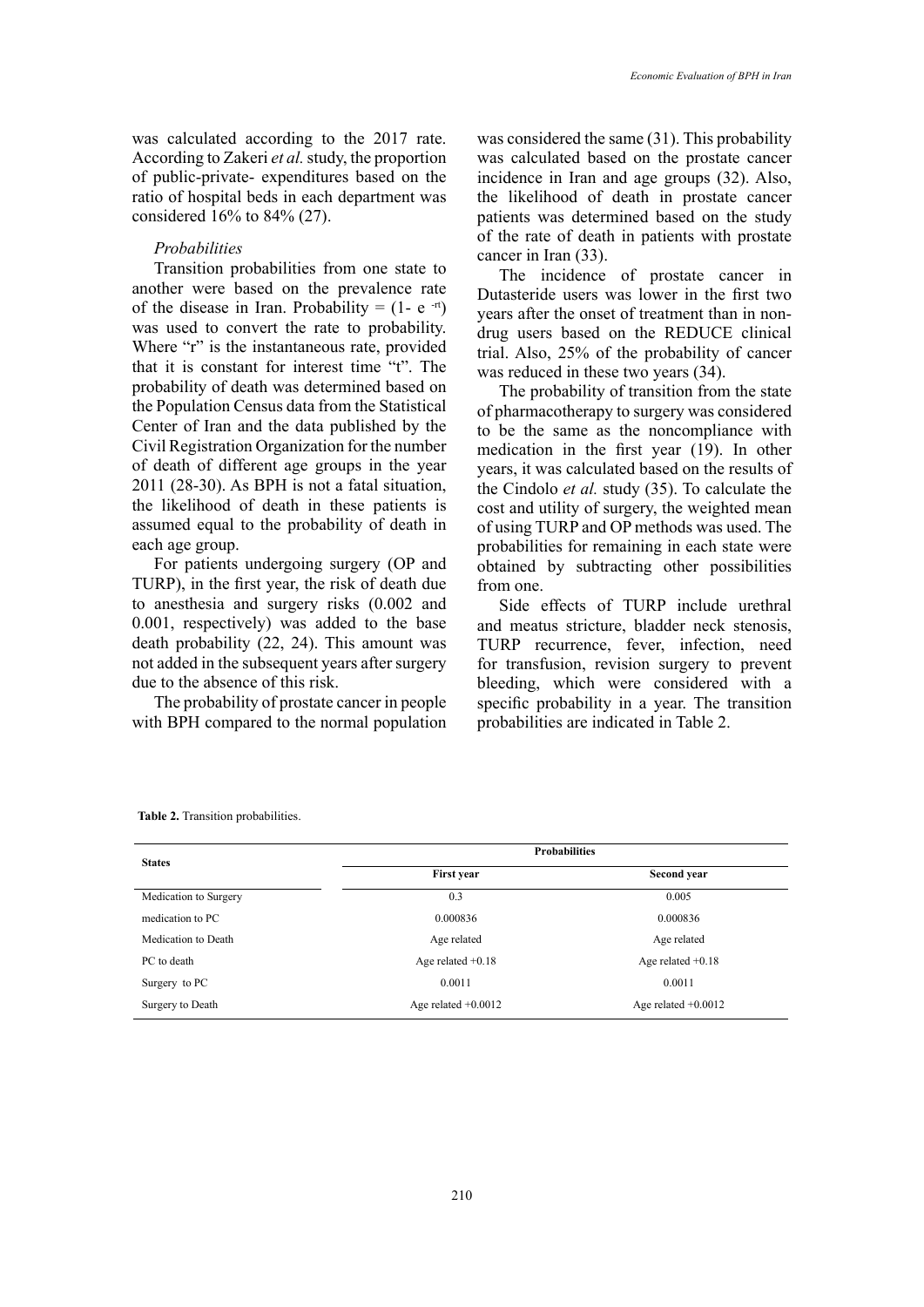# **Results**

In the base case scenario, the model was run for 1000 patients with moderate BPH aged 70 years and the results show as follows Tables 3 and 4:

According to the results, the utility of using dutasteride is 18 QALY less than surgery, and the cost of this strategy is 136,301.1 USD less than surgery. In other words, the ICER is placed in the third quarter of the cost-effectiveness plane. Accordingly, ICER calculation is essential for the evaluation of alternatives. Hence, ICER calculated for pharmacotherapy was 7,572.3 USD/QALY compared to surgery. Although pharmacotherapy has less QALY than surgery, it can be more cost-saving. The calculated ICER is placed in the acceptable zone based on the willingness to pay (WTP) threshold determined by Iran Food and Drug Association (3,701 USD). This result shows that pharmacotherapy is cost-effective compared to surgery in patients over 70 years of age.

#### *Sensitivity Analysis*

To evaluate the effects of various uncertain factors on the results, one-way deterministic sensitivity analysis (DSA) was performed based on changes in probabilities, utilities and costs. In the sensitivity analysis, the following items' effects were evaluated and the results are presented in the tornado diagram. Figure 2 shows that the model is not sensitive to most variables but the unit cost of dutasteride.

#### *Scenario analysis*

*Change in the hypothesis of the effect of dutasteride on cancer prevention*

As noted earlier, based on the results of the REDUCE study, the incidence of cancer in drug recipients decreased to 24% in the first two years compared to the control group. In one scenario, the model was implemented without considering this effect, and the ICER fell from 7,525 to 7,066 USD/QALY, while this decrease did not change the preference for pharmacotherapy.

#### *Change in TURP/OP ratio*

The assumed ratio based on the opinion of experts was 80-20. However, to assess the effect of change of this ratio, two scenarios were performed with only OP or TURP state, separately. When OP is the only surgical treatment, the results show differences in overall outcomes and pharmacotherapy preference. ICER is not placed in an acceptable zone (2,061 USD), which is probably due to fewer complications of this strategy. In other words, OP is a preferred strategy compared to pharmacotherapy (Table 5).



Figure 2. Tornado diagram for one-way sensitivity analysis.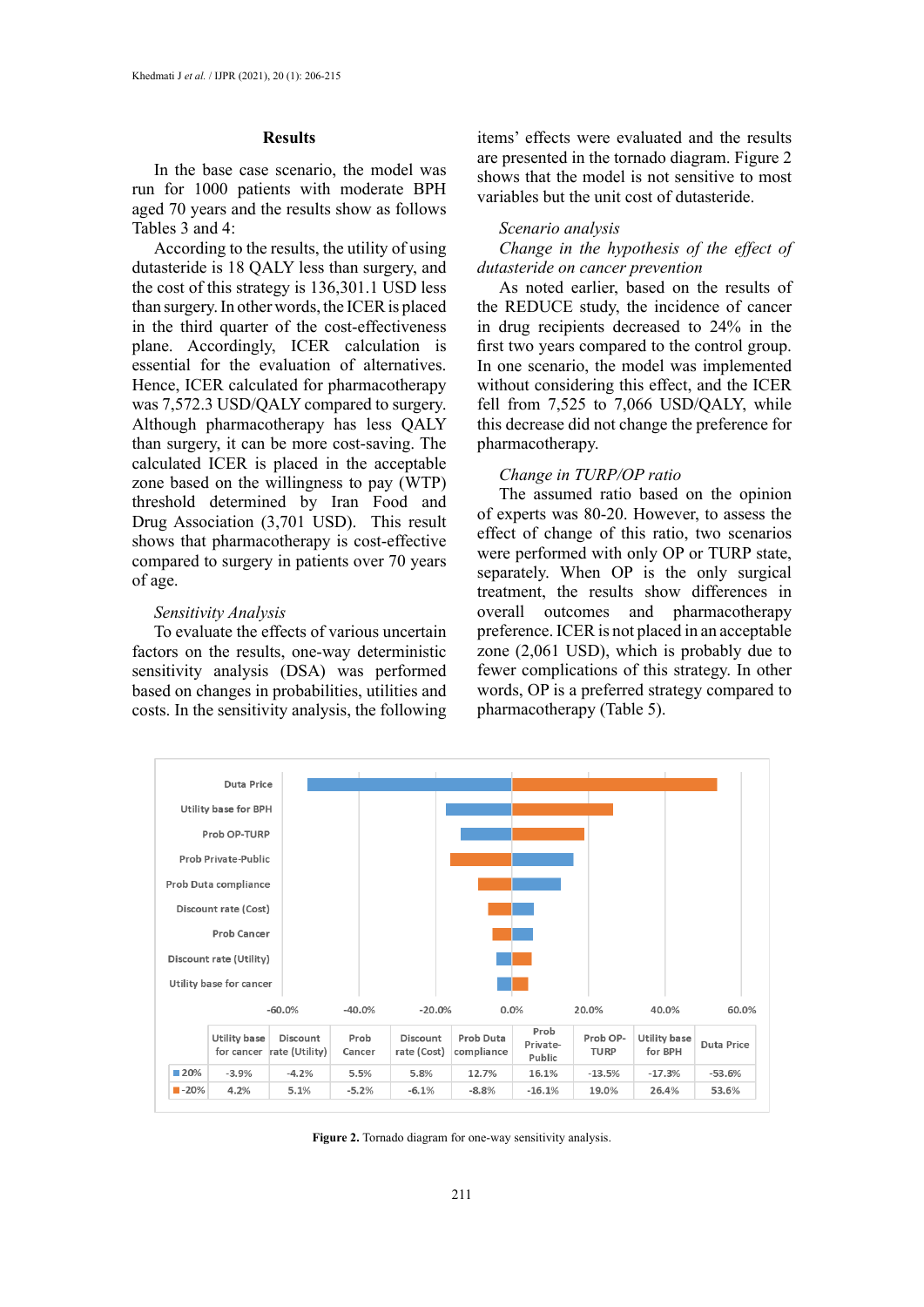# *Change in the private and public sectors share in the surgery*

Considering all surgical costs according to private sector tariff, ICER is more than \$41,424 per QALY indicates a high preference for pharmacotherapy compared to surgery in private sector. This ratio, in the case when purely public-sector costs are calculated, reaches \$1,068.4, so it is placed in unacceptable zone. It can be concluded that in this scenario, pharmacotherapy has preference over surgery, in pure private sector (Table 5).

# *Changes in the patients' age*

Since most moderate BPH patients in Iran were at the age of 70 years old (3), this age group was considered the base age group. However, due to the probability of developing the disease from the age of 40, the scenario

analysis was also performed for other age groups from forty. In this age group, the likelihood of death was recalculated based on the demographic data of each group, and the baseline utility was considered one for the 40-50-year-old group and 0.94 for the 50-60-year-old group. Therefore, in 40-50 year old patients, the ICER is located in first zone with a value of 4,859.49 cost/QALY, which is above the WTP threshold. Hence, in this age group, surgery was preferred over pharmacotherapy. In the 50-60-year-old group, similar to the previous age group, the surgery was preferred. In the 60-70-year-old group, the results were similar to the baseline model group (70-80 years old), which indicated the preference of pharmacotherapy over surgery in this age group (Table 5).

**Table 3.** Costs of two alternatives. **Table 3.** Costs of two alternatives.

| <b>State</b>                       | Cost     | <b>Description</b>                     | Complication                                                                                                                                                                                                                              |
|------------------------------------|----------|----------------------------------------|-------------------------------------------------------------------------------------------------------------------------------------------------------------------------------------------------------------------------------------------|
| First year of Dutasteride therapy  | 146.36   | Medication                             |                                                                                                                                                                                                                                           |
| Other years of Dutasteride therapy | 146.36   | Medication                             |                                                                                                                                                                                                                                           |
| First year of Surgery              | 840.96   | Surgery<br>Management of Complications | Bladder neck contractures<br>Secondary endoscopic intervention<br>Cystitis<br>Epididymitis<br>Postoperative fever<br>Bleeding requiring transfusion<br>Urethral strictures<br>Meatal stenosis<br>Surgical revision due to severe bleeding |
| Other years of Surgery             | 9        | Management of Complications            | Bladder neck contractures<br>Secondary endoscopic intervention                                                                                                                                                                            |
|                                    |          | Surgery                                |                                                                                                                                                                                                                                           |
| First year of Prostate cancer      | 6,141.00 | Radiotherapy                           |                                                                                                                                                                                                                                           |
|                                    |          | Medication                             |                                                                                                                                                                                                                                           |
| Other years of Prostate cancer     | 2,303.00 | Medication                             |                                                                                                                                                                                                                                           |

**Table 4.** Economic evaluation result. **Table 4.** Economic evaluation result.

| Treatment       | Total Cost (\$) | <b>Total OALY</b> | Inc. Cost | Inc. OALY | ICER    |
|-----------------|-----------------|-------------------|-----------|-----------|---------|
| Pharmacotherapy | 667.812.6       | 3193              | 136.301.1 | 18        | 7,572.3 |
| Surgery         | 804.113.66      | 3211              |           |           |         |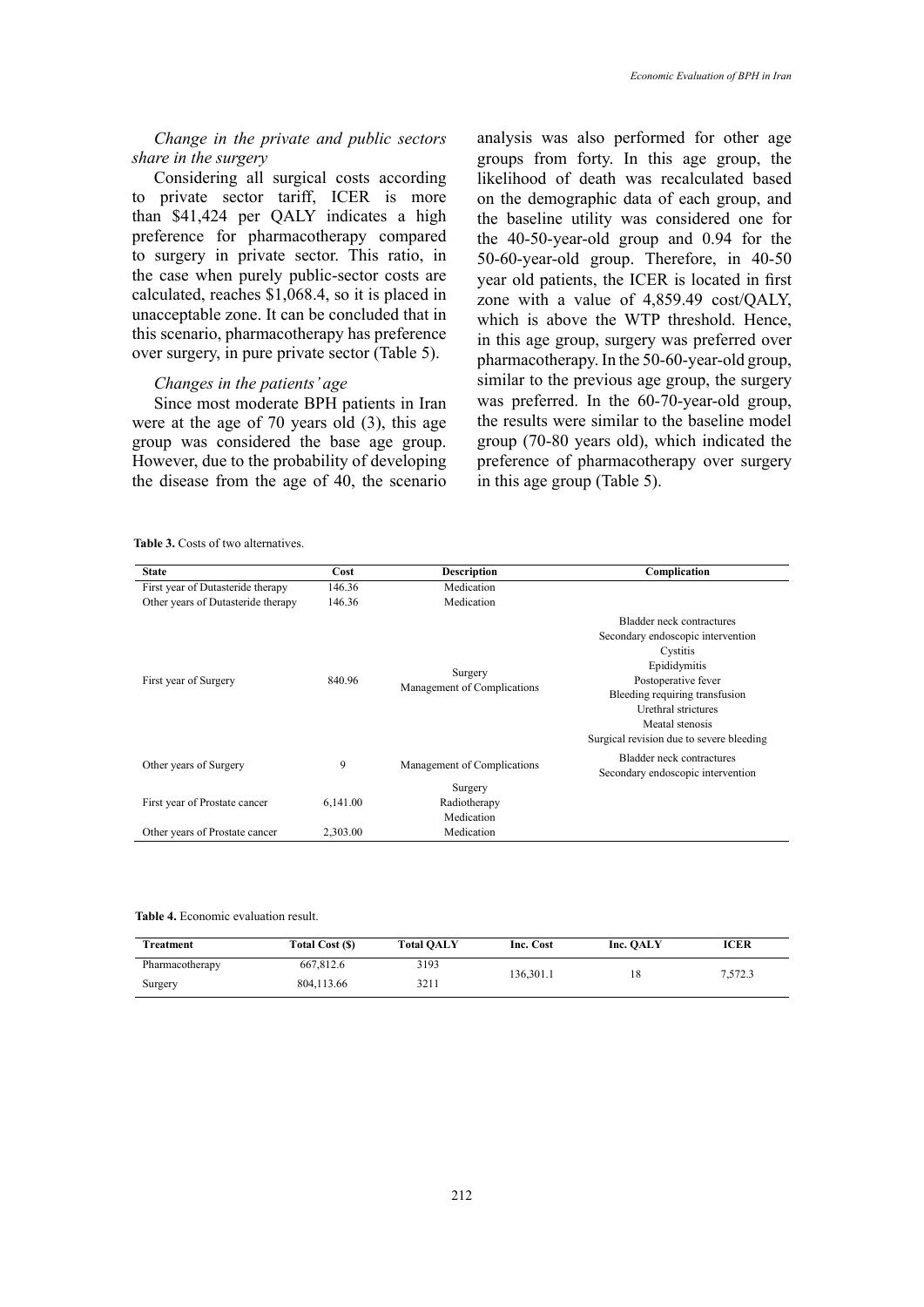|  | <b>Table 5.</b> The results of scenario analysis. |  |  |
|--|---------------------------------------------------|--|--|
|--|---------------------------------------------------|--|--|

| Incr. Cost     | Incr. OALY | <b>ICER</b> |
|----------------|------------|-------------|
| (136,301.06)   | (18.11)    | 7,525.46    |
| (19,355.60)    | (18.11)    | 1,068.66    |
| (750, 264, 75) | (18.11)    | 1,423.65    |
| (132, 357.31)  | (18.73)    | 7.066.31    |
| (162, 496.31)  | (78.81)    | 2,061.85    |
| (129, 752.25)  | (2.94)     | 44,175.24   |
| 101,229.75     | 20.83      | 4,859.49    |
| 64.214.56      | 12.33      | 5.209.32    |
| (10, 417.85)   | (1.40)     | 7,453.56    |
|                |            |             |

# **Discussion**

To the best of our knowledge, this is the first study of cost-effectiveness for the treatment of BPH with ten years of medical treatment or immediate surgery in Iran, using QALYs to measure outcomes and resource use in association with a randomized clinical trial. The results suggest that surgery in a younger group of patients is more cost-effective than management with pharmacotherapy. Dutasteride is also preferred in patients 60 and older years old. This investigation was done to get a more comprehensive concept about the rational decision.

Despite a thorough search in databases, we could not find any study, which compared dutasteride with surgery. However, several economic evaluation studies compared medical therapy with different types of surgery. In one cost-effectiveness analysis, minimally invasive treatment, alpha-blockers therapy and TURP were compared in 65 years old patients with moderate to severe BPH.

The result showed that minimally invasive therapy was more cost-effective than medical treatment and dominant over TURP. Also, medical treatment is the preferred strategy in comparison with TURP (36). In the other economic evaluation with over 20-year time horizon watchful waiting, microwave thermotherapy (TUMT), TURP, and combination of α-blockers and 5-ARIs, were compared in patients with moderate and severe BPH separately. The results demonstrated that α-Blockers and TUMT were cost-effective for treating moderate symptoms, and TURP was the most cost-effective treatment for severe symptoms from a payer perspective (19).

It is important to understand the trends in utilization that affect the treatment patterns for BPH and the consequent cost-effectiveness. While medical therapy is a common first-line treatment option for mild-to-moderate voiding symptoms, TURP has been the main form of BPH surgical treatment for many years as a standard for improvements in urinary function to which other therapies compared. Pharmacotherapy and technical interventions for BPH have continued to evolve as clinicians learn more about the disease (37).

As it has been mentioned, although the model was most sensitive to the acquisition cost of dutasteride, minimal effects were observed for other key parameters. In scenario analysis of different age groups, the results were affected by changing the age of patients. The DSA indicated that the model is robust on the uncertainties.

Like each study, this study was subjected to some limitations. According to the clinical trials mentioned earlier, the outcomes were published based on for four years follow up. On the other hand, guidelines for costeffectiveness analyses recommend the long time horizon in pharmacoeconomics studies for chronic diseases such as BPH. Hence, we extrapolated clinical trial outcomes to 10 years. As mentioned above, 70 years old men were selected as the age of base scenario and ten years modeling was reasonable and confirmed by experts (38-40).

Second, the generalizability of results to other health care systems may be limited. The health care costs in developing and developed countries are different. This study is based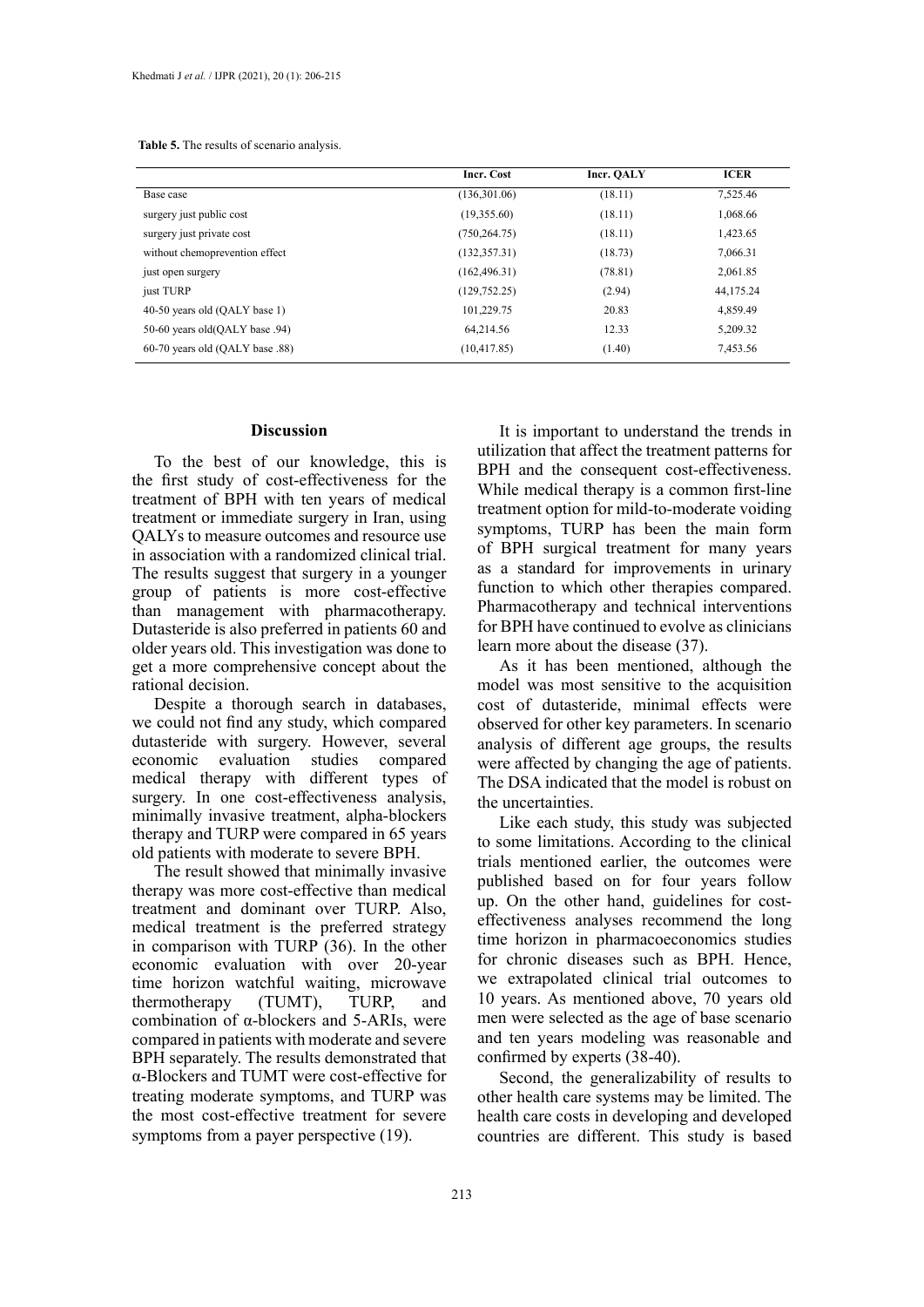on Tariff, health care system costs, and drug prices in Iran. Then it should be considered that the calculated costs are not comparable with other countries.

Third, the analysis conducted here has used current prices for pharmacotherapy and surgery; however, it is likely that the costs will change over time, which will affect the costeffectiveness results.

The major challenge in this study was to estimate and gather model inputs because of the lack of local data in the literature. Clinical data were extracted from overseas clinical trials. Transitional probabilities came from published articles and were verified by the experts. Of course, the low sensitivity of the results to changing various parameters indicates fair robustness of the conclusions of this study.

#### **Conclusion**

Based on the results of this study, we can expect that surgery would be more costeffective for patients in younger than 60 years old. So, replacing dutasteride with surgery in moderate BPH in Iranian patients aged 60-70 years old and over 70 years old is recommended.

Our results may be useful for policymakers to allocate resources efficiently regarding the pharmaceutical treatment of BPH.

#### **Acknowledgments**

This research received no specific grant from any funding agency in the public, commercial, or not-for-profit sectors.

# **References**

- (1) Kirby RS, McConnell JD, Fitzpatrick JM, Roehrborn CG and Boyle P. Textbook of Benign Prostatic Hyperplasia. 2nd ed. CRC Press, London and New York (2004) 141-50.
- (2) Vuichoud C and Loughlin KR. Benign prostatic hyperplasia: epidemiology, economics and evaluation. *Can. J. Urol.* (2015) 22 (Suppl 1): 1-6.
- (3) Safarinejad MR. Prevalence of benign prostatic hyperplasia in a population-based study in Iranian men 40 years old or older. *Int. Urol. Nephrol.* (2008) 40: 921-31.
- (4) Verhamme K, Dieleman J, Bleumink G, Van der Lei J, Sturkenboom M and Panel TPEE. Incidence and prevalence of lower urinary tract symptoms

suggestive of benign prostatic hyperplasia in primary care—the Triumph project. Eur. Urol. (2002) 42: 323-8.

- (5) Chughtai B, Forde JC, Thomas DD, Laor L, Hossack T, Woo HH, Te AE and Kaplan SA. Benign prostatic hyperplasia. *Nat. Rev. Dis. Primers* (2016) 2: 16031.
- (6) Braeckman J and Denis L. Management of BPH then 2000 and now 2016–From BPH to BPO. *Asian J. Urol.* (2017) 4: 138-47.
- (7) Roehrborn CG, Boyle P, Nickel JC, Hoefner K and Andriole G. Efficacy and safety of a dual inhibitor of 5-alpha-reductase types 1 and 2 (dutasteride) in men with benign prostatic hyperplasia. *Urology* (2002) 60: 434-41.
- (8) Wu C and Kapoor A. Dutasteride for the treatment of benign prostatic hyperplasia. *Expert Opin. Pharmacother.* (2013) 14: 1399-408.
- (9) Rassweiler J, Teber D, Kuntz R and Hofmann R. Complications of transurethral resection of the prostate (TURP)—incidence, management, and prevention. *Eur. Urol.* (2006) 50: 969-80.
- (10) Gratzke C, Schlenker B, Seitz M, Karl A, Hermanek P, Lack N, Stief CG and Reich O. Complications and early postoperative outcome after open prostatectomy in patients with benign prostatic enlargement: results of a prospective multicenter study. *J. Urol.* (2007) 177: 1419-22.
- (11) Wei JT, Calhoun E and Jacobsen SJ. Urologic diseases in America project: benign prostatic hyperplasia. *J. Urol.* (2008) 179: S75-S80.
- (12) Takayama T, Arakawa I, Kakihara H, Tachibana K and Ozono S. Pharmacoeconomic evaluation of combination therapy with dutasteride and α1 blocker for treatment of benign prostatic hyperplasia in Japan. *Hinyokika Kiyo* (2012) 58: 61-9.
- (13) Gravas S, Bach T, Bachmann A, Drake M, Gacci M, Gratzke C and Tikkinen K. Guidelines on the management of non-neurogenic male lower urinary tract symptoms (LUTS), incl. benign prostatic obstruction (BPO). *European Association of Urology.* 2014 [Update April 2014], Available from: URL: https://uroweb.org/wp-content/uploads/Non-Neurogenic-Male-LUTS\_2705.pdf.
- (14) Abdoli G. Estimation of social discount rate for Iran. *Econ. Res. Rev.* (2009) 10: 135-56.
- (15) Robberstad B. Estimation of private and social time preferences for health in northern Tanzania. *Soc. Sci. Med.* (2005) 61: 1597-607.
- (16) Roehrborn CG, Marks LS, Fenter T, Freedman S, Tuttle J, Gittleman M, Morrill B and Wolford ET. Efficacy and safety of dutasteride in the four-year treatment of men with benign prostatic hyperplasia. *Urology* (2004) 63: 709-15.
- (17) Baladi JF, Menon D and Otten N. An economic evaluation of finasteride for treatment of benign prostatic hyperplasia. *Pharmacoeconomics* (1996) 9: 443-54.
- (18) Janssen B and Szende A. Population norms for the EQ-5D. In: *Self-reported population health: an*